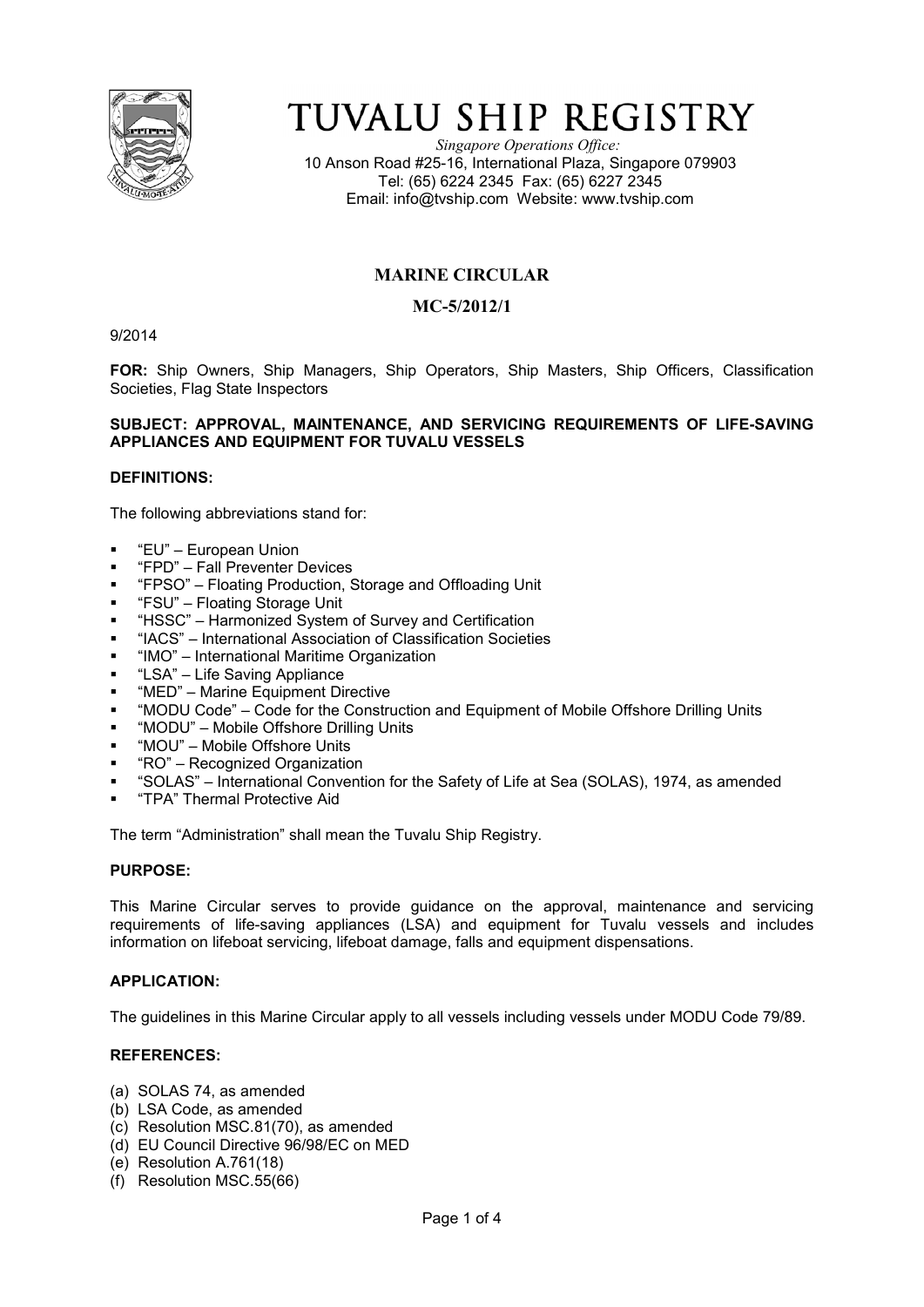- (g) MSC/Circ.1114
- (h) MSC.1/Circ.1278
- (i) MSC.1/Circ. 1243
- (j) Tuvalu Marine Circular MC-16/2011/1
- (k) Tuvalu Marine Circular MC-2/2012/1

#### **CONTENTS:**

### **1. Approval of LSA and Equipment**

- 1.1. LSA approvals that have been granted by another SOLAS contracting State, or a Tuvalu RO, or a RO on behalf of another SOLAS contracting State will be accepted on condition that the approvals are in full compliance with the Convention requirements laid out in SOLAS 74, LSA Code, and Resolution MSC.81(70) including their respective amendments.
- 1.2. Existing LSA approved based on earlier Convention requirements are acceptable and can be continue service so long as they remain serviceable.
- 1.3. Equipments that have been approved under the European Union Marine Equipment Directive (MED) procedures are acceptable.
- 1.4. Please refer to Tuvalu Marine Circular MC-2/2012/1 for more specific guidance to ROs that have been authorized to carry out this function on behalf of this Administration.

#### **2. Approval of Service Providers**

- 2.1. As some manufacturers do not have a wide network of service stations to support their products, it is necessary for Tuvalu to accept servicing facilities approved by another SOLAS contracting State or by a RO on behalf of Tuvalu or another SOLAS contracting State on condition that the approvals are in compliance with A.761(18), as amended by Resolution MSC.55(66).
- 2.2. As Tuvalu does not maintain a list of every service station recognized worldwide, Tuvalu relies on the extensive network of RO offices which should have the appropriate local knowledge to recommend service stations in their area which will be acceptable.
- 2.3. Please refer to Tuvalu Marine Circular MC-2/2012/1 for more specific guidance to ROs that have been authorized to carry out this function on behalf of this Administration.
- 2.4. With regard to the servicing and maintenance of lifeboats, launching appliances and on-load release gear, please refer to Tuvalu Marine Circular MC-16/2011/1.

# **3. Servicing of Equipment**

- 3.1. SOLAS requires that inflatable life rafts, inflatable life jackets, marine evacuation systems, and inflated rescue boats be serviced at approved servicing facilities.
- 3.2. On vessels that have implemented the HSSC inspection scheme, the inflatable life rafts, any inflatable life jackets, and any installed evacuation systems must be examined and certification of last servicing verified during the annual, periodical, and renewal surveys stipulated in the 1988 SOLAS Protocol. On other vessels, this equipment is to be serviced just prior to, or during, the Cargo Ship Safety Equipment Certificate periodical and renewal surveys.
- 3.3. The RO surveyors must be satisfied that the servicing has been completed satisfactorily prior to endorsing or issuing the Cargo Ship Safety Equipment Certificate or HSSC Cargo Ship Safety Certificate. Attendance of the RO surveyor during the servicing of the life raft is not mandatory unless specifically requested by this Administration.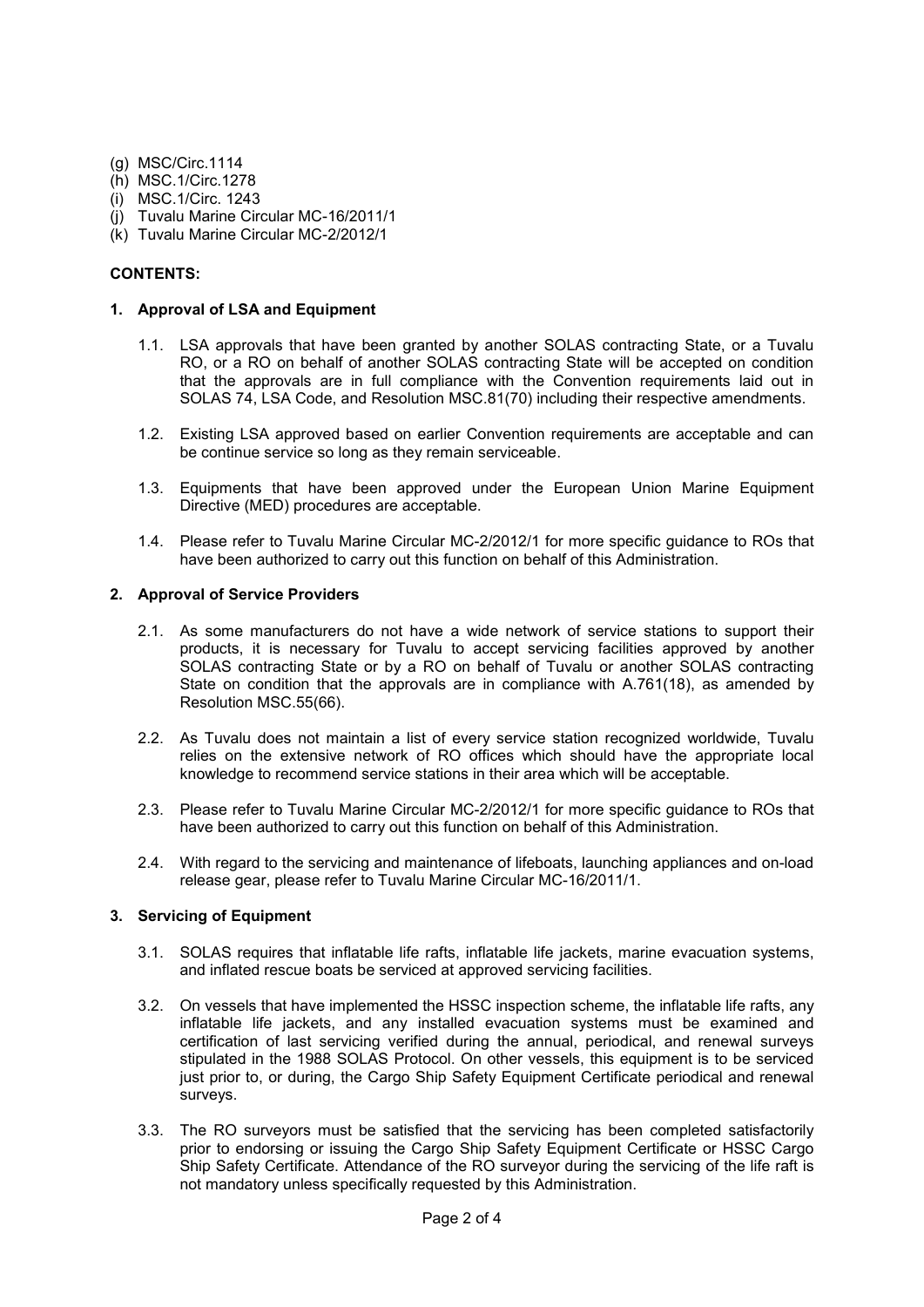- 3.4. Tuvalu recognizes that annual servicing of the large numbers of life rafts required for passenger ships under their unique voyage conditions may impose difficulties. Tuvalu therefore endorses the servicing of life rafts in smaller more manageable groups throughout the certification year. Each life raft, however, must be serviced in a sequence that ensures that no life raft will exceed a 12-month servicing interval.
- 3.5. The servicing interval and procedures for inflated rescue boats must be in accordance with the manufacturer's requirements. The facility performing the servicing must comply with the requirements of section 2.1 above.
- 3.6. The periodic testing of immersion suits shall be conducted according to MSC/Circ.1114. Suits less than 10 years old shall be tested at intervals not exceeding three (3) years; suits older than 10 years, or suits which have seams or closures that are in questionable condition may be required to be tested more frequently. Immersion suit air tests may be conducted on board ship if suitable equipment is available. Any necessary repairs should be conducted by an approved service provider in accordance with manufacturer's recommendations.

# **4. Life Rafts**

- 4.1. Life rafts provided in compliance with SOLAS Regulation III/31.1.4 may be stowed in protected positions provided they are readily available at all times. Particular care should be given to their accessibility when deck cargoes are carried. Consideration should also be given to facilitate launching.
- 4.2. As described in MSC.1/Circ.1243, remotely located survival craft such as the life rafts provided in compliance with SOLAS Regulation III/31.1.4 shall be provided with an embarkation ladder or other means of embarkation enabling descent to the water in a controlled manner as per SOLAS Regulation III/11.7. For this purpose, knotted ropes are not considered an acceptable means of embarkation.
- 4.3. On occasion, it may be necessary to temporarily carry persons on board in excess of the number currently authorized. When physically possible, the installed lifeboats should be recertified to provide the necessary capacity. If the existing lifeboats are already certified to their maximum capacity, the Administration may allow, for legitimate verifiable reasons, the substitution of inflatable life raft capacity appropriately installed in accordance with regulatory requirements to augment the required lifeboat complement as a temporary measure of equivalency. These temporary measures will be limited to the minimum period of time required for the additional persons to be on board and, in general, will not exceed three (3) months. This accommodation will only be allowed with the specific approval of the Administration.

#### **5. Immersion Suits and Thermal Protective Aids**

- 5.1. Immersion suits shall comply with section 2.3 of the LSA Code.
- 5.2. An immersion suit shall be provided for every person on board the ship, unless expressly provided otherwise under SOLAS. Immersion suits and thermal protective aids are to be assigned by the Master. It is recommended that they should be kept in staterooms along with life jackets.
- 5.3. Additional immersion suits as required under SOLAS III/32.3.3 shall be provided for each person on watch or at any normal work location that is remote from where immersion suits are normally stowed. For the purposes of this paragraph, a normal work location is a location where a crewmember regularly carries out normal work functions. Examples may include but are not limited to: control rooms, machine/work shops, galleys, offices, and remote lookout positions. Such a work location would be considered remote if it is not in the